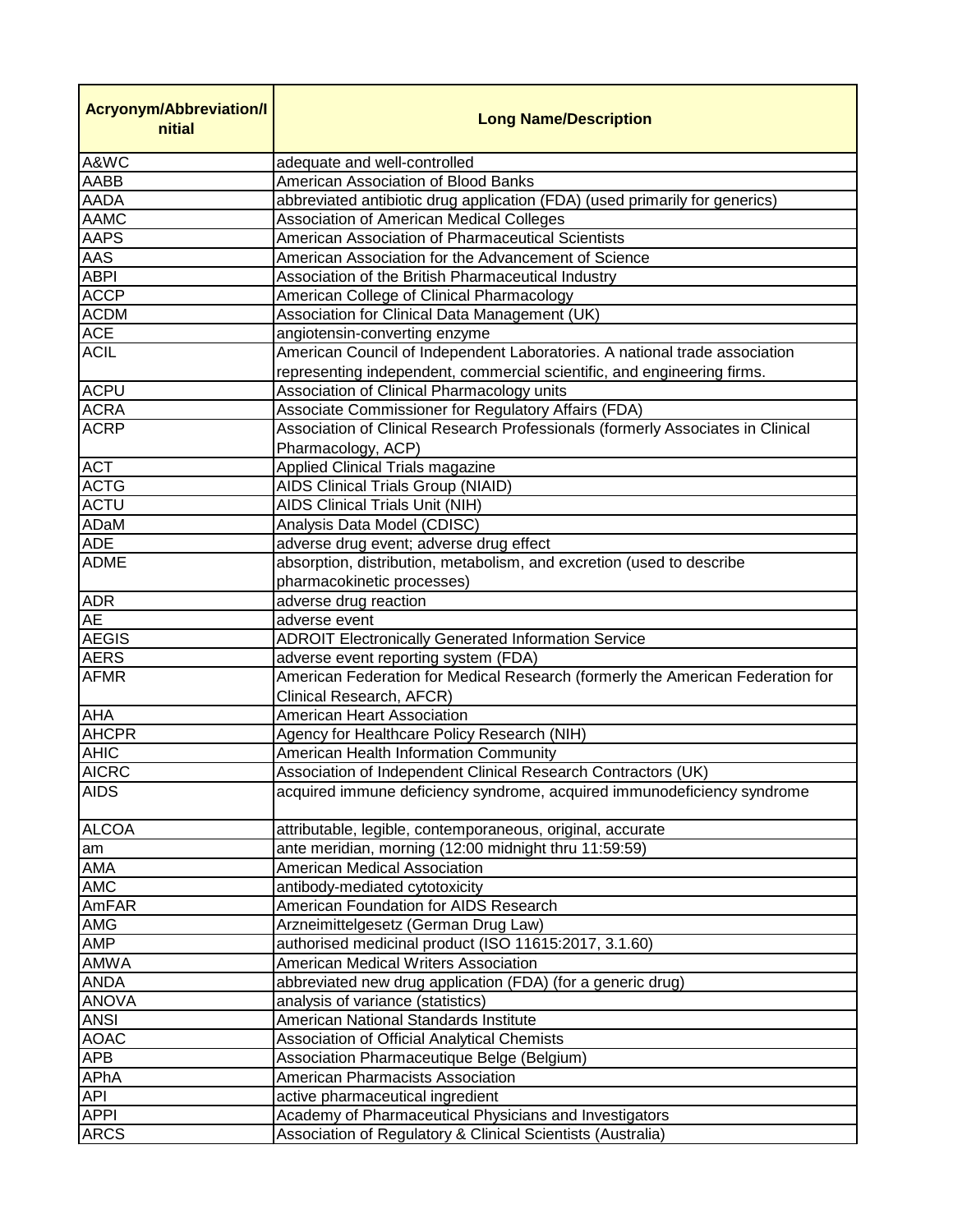| <b>ARO</b>   | academic research organization                                                       |
|--------------|--------------------------------------------------------------------------------------|
| <b>ASAP</b>  | administrative systems automation project (FDA)                                      |
| <b>ASCII</b> | American Standard Code for Information Interchange (computer files)                  |
| <b>ASCPT</b> | American Society for Clinical Pharmacology and Therapeutics                          |
| <b>ASP</b>   | application service provider delivering a computer application via the www           |
| <b>ASQ</b>   | American Society for Quality (formerly American Society for Quality Control)         |
| <b>ATC</b>   | Anatomic-Therapeutic-Chemical Coding dictionary                                      |
| <b>AUC</b>   | area under the curve (pharmacokinetics)                                              |
| AxMP         | auxiliary medicinal product (ISO 11615:2017, 3.1.60)                                 |
| <b>BARQA</b> | British Association of Research Quality Assurance                                    |
| <b>BCE</b>   | beneficial clinical event                                                            |
| <b>BDPA</b>  | Bureau of Drug Policy and Administration (China)                                     |
| <b>BEUC</b>  | European Bureau of Consumer Unions                                                   |
| <b>BfArM</b> | Bundesinstitut für Arzneimittel und Medizinprodukte (Federal Institute for Drugs and |
|              | Medical Devices, Germany)                                                            |
| <b>BGA</b>   | Bundesgesundheitsamt (Federal health office; former German public health agency)     |
|              |                                                                                      |
| <b>BGVV</b>  | Bundesinstitut für gesundheitlichen Verbraucherschutz und Veterinärmedizin           |
|              | (Federal Institute for Health Protection of Consumers and Veterinary Medicine,       |
|              | Germany)                                                                             |
| <b>BIO</b>   | Biotechnology Innovation Organization                                                |
| <b>BIRA</b>  | <b>British Institute of Regulatory Affairs</b>                                       |
| <b>BLA</b>   | biologics license application (FDA)                                                  |
| <b>BrAP</b>  | <b>British Association of Pharmaceutical Physicians</b>                              |
| <b>BRIDG</b> | Biomedical Research Integrated Domain Group                                          |
| <b>BSA</b>   | body surface area                                                                    |
| C3C          | <b>China CDISC Coordinating Committee</b>                                            |
| CA           | Competent Authority (EU)                                                             |
| caBIG        | cancer biomedical informatics grid                                                   |
| caCORE       | cancer common ontologic resource environment                                         |
| caDSR        | cancer data standards registry and repository. A toolset maintained by NCI.          |
| CAS          | <b>Chemical Abstracts Service</b>                                                    |
| <b>CBER</b>  | Center for Biologics Evaluation and Research (FDA)                                   |
| <b>CBIIT</b> | Center for Biomedical Informatics and Information Technology (NCI)                   |
| <b>CCRA</b>  | certified clinical research associate                                                |
| CCRC         |                                                                                      |
|              | certified clinical research coordinator                                              |
| <b>CCRP</b>  | certified clinical research professional                                             |
| CCSI         | company core safety information                                                      |
| CDA          | clinical document architecture (HL7)                                                 |
| <b>CDASH</b> | Clinical Data Acquisition Standards Harmonization                                    |
| CDC          | <b>Centers for Disease Control and Prevention</b>                                    |
| CDE          | common data element                                                                  |
| <b>CDER</b>  | Center for Drug Evaluation and Research (FDA)                                        |
| CDISC        | Clinical Data Interchange Standards Consortium                                       |
| <b>CDM</b>   | clinical data management                                                             |
| <b>CDMS</b>  | clinical data management system                                                      |
| <b>CDRH</b>  | Center for Devices and Radiological Health (FDA)                                     |
| <b>CEN</b>   | Comité Européen de Normalisation (European Committee for Standardization)            |
| <b>CEU</b>   | continuing education unit                                                            |
| CF           | consent form                                                                         |
| <b>CFR</b>   | Code of Federal Regulations (usually cited by title and part; for example, Title 21, |
|              | Part 211 is shown as 21 CFR 211)                                                     |
| cGMP         | current good manufacturing practices                                                 |
| <b>CHI</b>   | consolidated health informatics                                                      |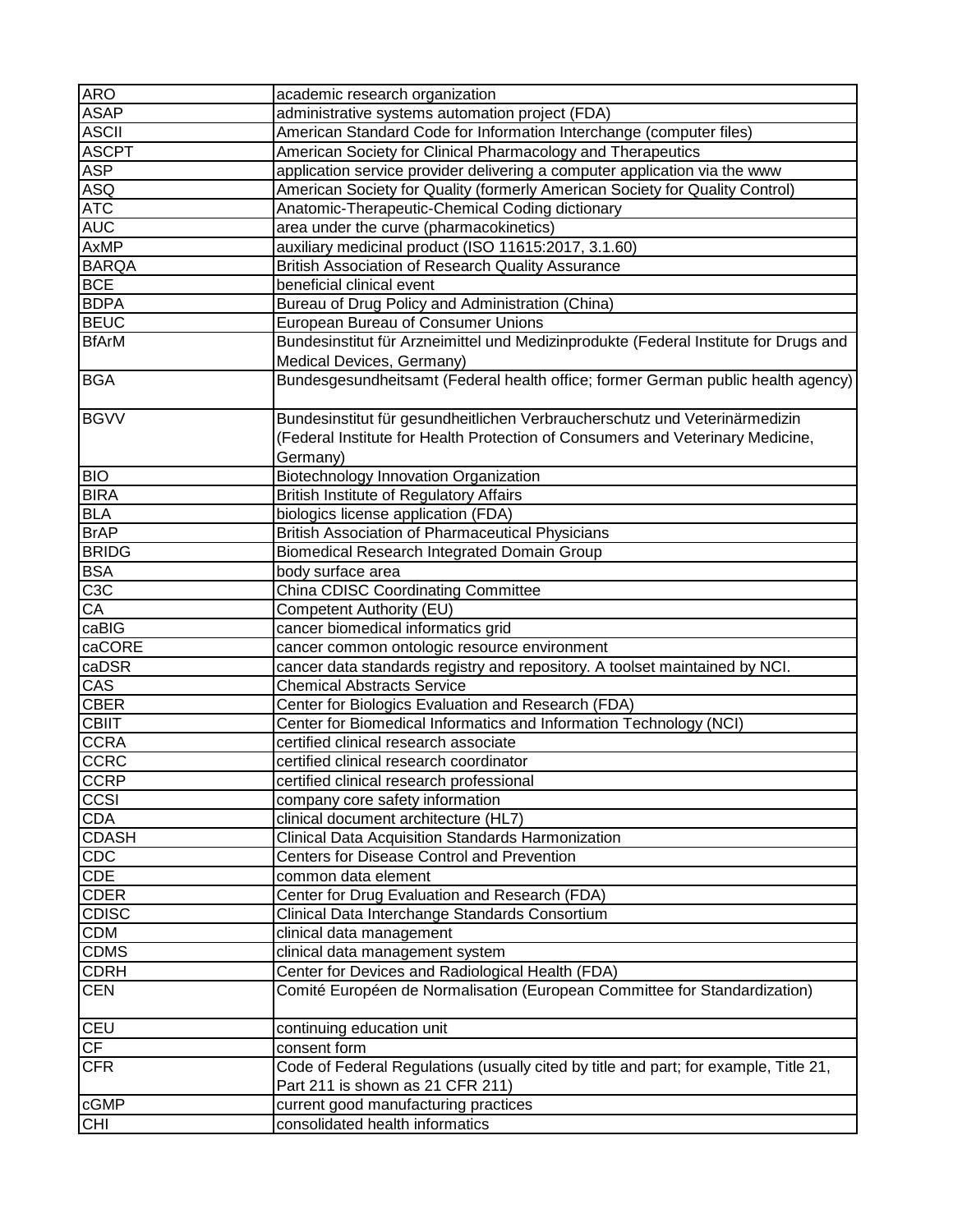| <b>CHR</b>              | Committee on Human Research                                                           |
|-------------------------|---------------------------------------------------------------------------------------|
| <b>CIC</b>              | clinical imaging center                                                               |
| <b>CIOMS</b>            | Council for International Organizations of Medical Sciences                           |
| CIP                     | certified IRB professional                                                            |
| <b>CIS</b>              | Commonwealth of Independent States                                                    |
| <b>CLIA</b>             | clinical laboratory improvement amendments                                            |
| <b>ClinRO</b>           | clinician-reported outcome                                                            |
| Cmax                    | concentration maximum                                                                 |
| <b>CMC</b>              | chemistry, manufacturing, and control                                                 |
| <b>CME</b>              | continuing medical education                                                          |
| <b>CMS</b>              | Centers for Medicare & Medicaid Services (formerly Healthcare Financing               |
|                         | Administration); Concerned Member State                                               |
| <b>CNS</b>              | central nervous system                                                                |
| <b>COA</b>              | clinical outcome assessment                                                           |
| <b>CONSORT</b>          | consolidated standards of reporting trials                                            |
| <b>COP</b>              | CDISC operating process/procedure                                                     |
| CORE                    | CDISC operational roadmap environment (CDISC)                                         |
| <b>COSTART</b>          | Coding Symbols for a Thesaurus of Adverse Reaction Terms. See also MedDRA.            |
|                         |                                                                                       |
| COU                     | context of use                                                                        |
| <b>CPHS</b>             | Committee for the Protection of Human Subjects                                        |
| $C$ PMP                 | Committee for Proprietary Medicinal Products (EU)                                     |
| CPSC                    | <b>Consumer Product Safety Commission (US)</b>                                        |
| <b>CRA</b>              | clinical research associate                                                           |
| <b>CRADA</b>            | Cooperative Research And Development Agreement (with US Government entities           |
|                         | such as FDA or NIH)                                                                   |
| <b>CRB</b>              | case record book; central review board                                                |
| <b>CRC</b>              | clinical research coordinator                                                         |
| <b>CRF</b>              | case report form; case record form                                                    |
| <b>CRIX</b>             | clinical research information exchange                                                |
| <b>CRO</b>              | contract research organization                                                        |
| <b>CRT</b>              | case report tabulation                                                                |
| $C\overline{SDD}$       | Center for the Study of Drug Development (Tufts)                                      |
| <b>CSF</b>              | cerebrospinal fluid; collaborative standards forum (CDISC); colony stimulating factor |
|                         |                                                                                       |
| <b>CSM</b>              | Committee on Safety of Medicines (UK)                                                 |
| $\overline{\text{cso}}$ | <b>Consumer Safety Officer (FDA)</b>                                                  |
| <b>CSR</b>              | clinical study report                                                                 |
| <b>CSU</b>              | clinical supply unit                                                                  |
| <b>CSUICI</b>           | Computerized Systems Used In Clinical Investigations (replaced CSUCT). NOTE:          |
|                         | usually pronounced "seesweecy."                                                       |
| <b>CT</b>               | clinical trial                                                                        |
| <b>CTA</b>              | clinical trial agreement                                                              |
| CTC                     | clinical trial certificate (UK)                                                       |
| <b>CTCAE</b>            | Common Terminology Criterion for Adverse Events                                       |
| <b>CTD</b>              | common technical document                                                             |
| <b>CTEP</b>             | Cancer Therapy Evaluation Program                                                     |
| CTM                     | clinical trial material                                                               |
| <b>CTX</b>              | clinical trial exemption (MCA)                                                        |
| <b>CUI</b>              | common unique identifier                                                              |
| $\overline{\text{CV}}$  | curriculum vitae                                                                      |
| <b>CVM</b>              | Center for Veterinary Medicine (FDA)                                                  |
| <b>DAWN</b>             | <b>Drug Abuse Warning Network</b>                                                     |
| <b>DCGI</b>             | Drugs Controller General of India (Indian regulatory authority)                       |
|                         |                                                                                       |
| DD                      | Department of Drugs (Swedish regulatory agency)                                       |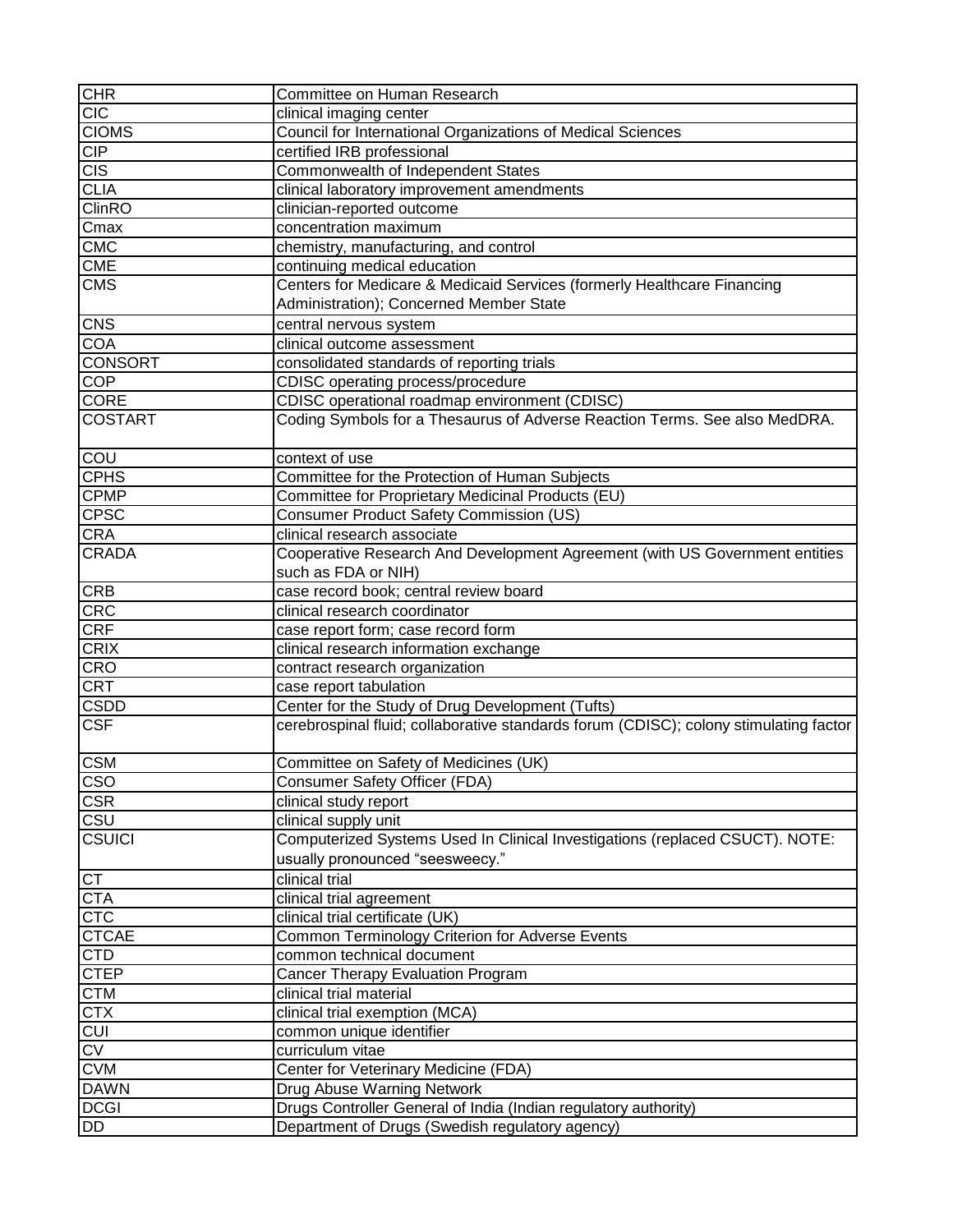| <b>DDF</b>               | data definition file                                                                     |
|--------------------------|------------------------------------------------------------------------------------------|
| <b>DDI</b>               | drug-drug interaction                                                                    |
| <b>DDT</b>               | drug development tool (FDA-NIH BEST Resource)                                            |
| <b>DEA</b>               | Drug Enforcement Administration (US)                                                     |
| <b>DEN</b>               | drug experience network                                                                  |
| <b>DES</b>               | data encryption standard                                                                 |
| <b>DESI</b>              | Drug Efficacy Study Implementation notice (FDA) (to evaluate drugs in use before         |
|                          | 1962)                                                                                    |
| <b>DGPharMed</b>         | Deutsche Gesellschaft für Pharmazeutische Medizin (German Society of                     |
|                          | Pharmaceutical Medicine, formerly FÄPI)                                                  |
| <b>DHHS</b>              | Department of Health and Human Services (US)                                             |
| <b>DHTML</b>             | dynamic HTML (IT)                                                                        |
| <b>DIA</b>               | Drug Information Association                                                             |
| <b>DIBD</b>              | development international birth date                                                     |
| <b>DICOM</b>             | Digital Imaging and Communications in Medicine                                           |
| <b>DIMs</b>              | domain information models                                                                |
| <b>DITA</b>              | Darwin Information Typing Architecture                                                   |
| <b>DLT</b>               | dose-limiting toxicity                                                                   |
| <b>DMB</b>               | Data Management Biomedical (France)                                                      |
| DPC-PTR                  | Drug Price Competition and Patent Term Restoration Act of 1984 (also Waxman-             |
|                          | Hatch or Hatch-Waxman bill)                                                              |
| <b>DSI</b>               | Division of Scientific Investigations (FDA)                                              |
| <b>DSM</b>               | Diagnostic and Statistical Manual (American Psychiatric Association)                     |
| <b>DSMB</b>              | data safety monitoring board                                                             |
| <b>DSMC</b>              | Data and Safety Monitoring Committee                                                     |
| <b>DSNP</b>              | Development of Standardized Nomenclature Project (FDA)                                   |
| <b>DST</b>               | daylight saving time                                                                     |
| <b>DSUR</b>              |                                                                                          |
| $DT\overline{C}$         | development safety update report (ICH)                                                   |
| <b>DTD</b>               | direct-to-consumer (drug advertising)<br>document type definition coordinating committee |
| E <sub>3</sub> C         | European CDISC coordinating committee                                                    |
| EAB                      | ethical advisory board                                                                   |
| <b>EC</b>                | European Commission; European Community (in documents older than the mid-                |
|                          | 1980s); ethics committee                                                                 |
| <b>ECG</b>               | electrocardiogram; European CDISC group                                                  |
| ECJ                      | <b>European Court of Justice</b>                                                         |
| eCOA                     | electronic clinical outcome assessment                                                   |
| <b>ECOG</b>              | Eastern Cooperative Oncology Group (US)                                                  |
| <b>ECPHIN</b>            | European Community Pharmaceutical Information Network                                    |
| eCRF                     | electronic case report form                                                              |
| <b>ECRIN</b>             | European Clinical Research Infrastructures Network                                       |
| eCTD                     | electronic common technical document                                                     |
| <b>EDC</b>               | electronic data capture/collection                                                       |
| <b>EDI</b>               | electronic data interchange                                                              |
| eDMS                     | electronic data management system                                                        |
| <b>EDR</b>               | electronic document room                                                                 |
| eDT                      | electronic data transfer                                                                 |
| <b>EEC</b>               | European Economic Community, now EU; some regulatory documents still have                |
|                          | EEC document numbers.                                                                    |
| <b>EFGCP</b>             | European Forum for Good Clinical Practice                                                |
| <b>EFPIA</b>             | European Federation of Pharmaceutical Industries and Associations                        |
| <b>EFTA</b>              | European Free Trade Association                                                          |
| eHR                      | electronic health record                                                                 |
|                          |                                                                                          |
| <b>EIR</b><br><b>ELA</b> | establishment inspection report (FDA)                                                    |
|                          | establishment license application (FDA)                                                  |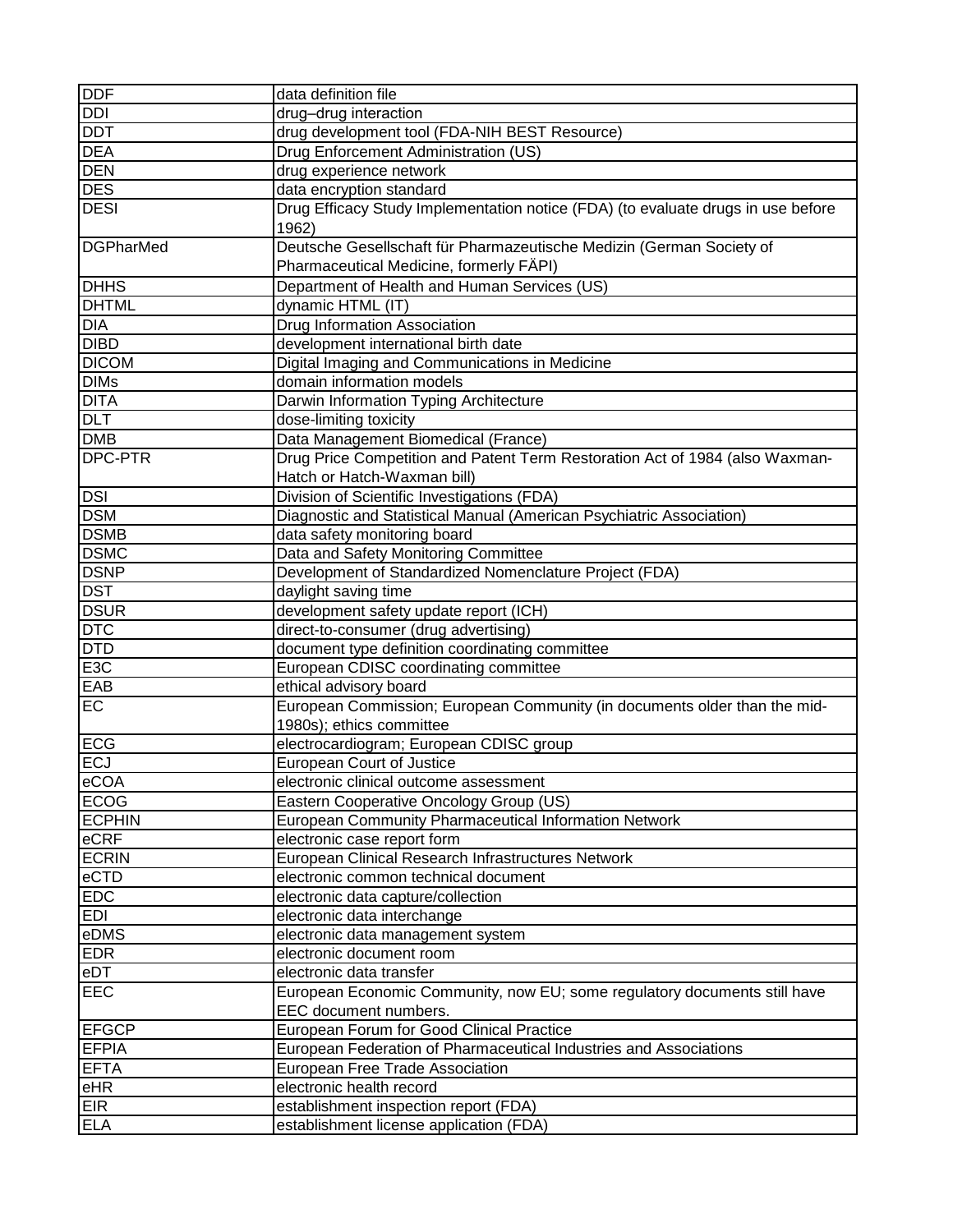| <b>EMA</b>    | European Medicines Agency                                                                              |
|---------------|--------------------------------------------------------------------------------------------------------|
| <b>EMEA</b>   | European Medicines Evaluation Agency (Predecessor to the EMA)                                          |
| <b>EMWA</b>   | <b>European Medical Writers Association</b>                                                            |
| <b>EORTC</b>  | European Organization for Research and Treatment of Cancer                                             |
| <b>EP</b>     | <b>European Parliament</b>                                                                             |
| <b>EPAR</b>   | <b>European Public Assessment Report</b>                                                               |
| <b>EPO</b>    | European Patent Office; erythropoietin                                                                 |
| <b>EPRG</b>   | European Pharmacovigilance Research Group                                                              |
| ePRO          | electronic patient-reported outcome                                                                    |
| ER            | essential requirements (EMA)                                                                           |
| <b>ERSR</b>   | electronic regulatory submissions and review (FDA's e-Submissions processing                           |
|               | group)                                                                                                 |
| eRX           | electronic prescribing                                                                                 |
| eSDI          | electronic source data interchange                                                                     |
| eSR           | electronic source record. See eSource.                                                                 |
| <b>ESRA</b>   | European Society of Regulatory Affairs                                                                 |
| eSRF          |                                                                                                        |
| <b>ESTRI</b>  | electronic source report form<br>Electronic Standards for the Transfer of Regulatory Information (ICH) |
|               |                                                                                                        |
| EU            | European Union                                                                                         |
| <b>EU CTR</b> | Clinical trials - Regulation EU No 536/2014                                                            |
| <b>EUDRA</b>  | European Union Drug Regulatory Authorities                                                             |
| EudraCT       | European Union clinical trials database                                                                |
| <b>EVS</b>    | Enterprise Vocabulary Services (National Cancer Institute)                                             |
| <b>EWG</b>    | expert working group                                                                                   |
| <b>FAQ</b>    | frequently asked questions                                                                             |
| Farmindustria | The Association of Italian Pharmaceutical Manufacturers                                                |
| FD&C Act      | Food, Drug, and Cosmetic Act (US)                                                                      |
| <b>FDA</b>    | Food and Drug Administration (US)                                                                      |
| <b>FDAA</b>   | Food and Drug Administration Amendment Act                                                             |
| <b>FDAMA</b>  | FDA Modernization Act (pronounced fedahma)                                                             |
| <b>FDLI</b>   | Food and Drug Law Institute                                                                            |
| <b>FFPM</b>   | Fellow of the Faculty of Pharmaceutical Medicine (UK)                                                  |
| <b>FIPS</b>   | federal information processing standards                                                               |
| <b>FISMA</b>  | Federal Information Security Management Act                                                            |
| <b>FRCP</b>   | Fellow of the Royal College of Physicians                                                              |
| <b>FTC</b>    | Federal Trade Commission (US)                                                                          |
| <b>FTP</b>    | file transfer protocol                                                                                 |
| <b>FWA</b>    | federalwide assurance                                                                                  |
| <b>GBP</b>    | good business practice                                                                                 |
| Gbps          | gigabits per second (billions of bits per second in data transmission) NOTE: GBps                      |
|               | stands for gigabytes per second (an 8 fold difference).                                                |
| <b>GCP</b>    | good clinical practice                                                                                 |
| <b>GCRP</b>   | good clinical research practice                                                                        |
| <b>GDPR</b>   | <b>General Data Protection Regulation</b>                                                              |
| <b>GLP</b>    | good laboratory practice                                                                               |
| <b>GMP</b>    | good manufacturing practice                                                                            |
| <b>GMT</b>    | Greenwich Mean Time. Compare to UTC. See also UMT and UT.                                              |
| GP            | general practitioner                                                                                   |
| <b>GPMS</b>   | good postmarketing surveillance practice (Japan)                                                       |
| <b>GPVP</b>   | good pharmacovigilance practice                                                                        |
| <b>GRAS</b>   | generally regarded as safe                                                                             |
| <b>GRP</b>    | good review practice (CDER)                                                                            |
| <b>GXP</b>    | Good (X) Practices                                                                                     |
| <b>HA</b>     | health authority (UK)                                                                                  |
| <b>HEOR</b>   | health economics and outcomes research                                                                 |
|               |                                                                                                        |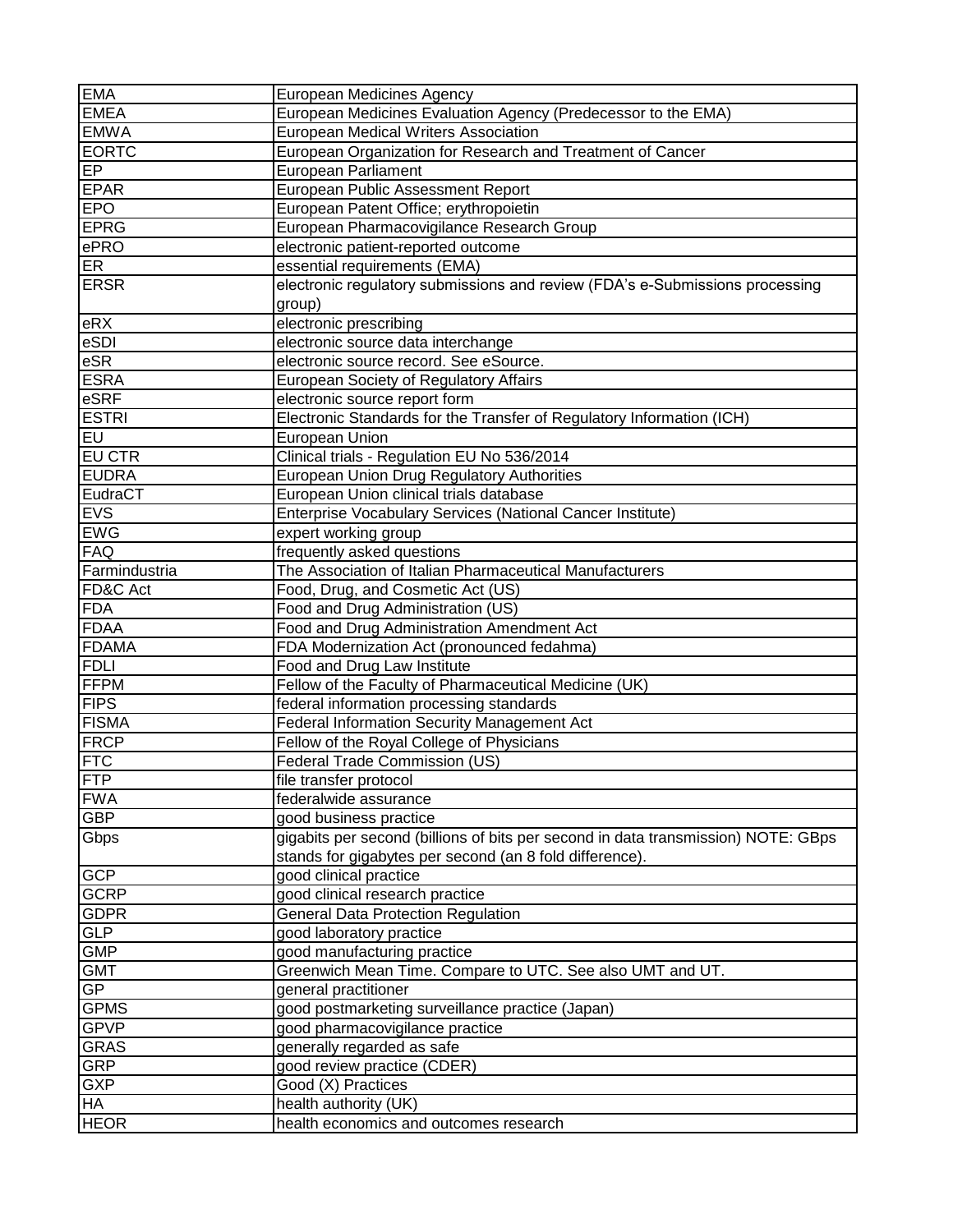| <b>HEX</b>               | human experimentation committee                                                                                                                    |
|--------------------------|----------------------------------------------------------------------------------------------------------------------------------------------------|
| <b>HHS</b>               | Department of Health and Human Services (US, also called DHHS)                                                                                     |
| <b>HIE</b>               | <b>Health Information Exchange</b>                                                                                                                 |
| <b>HIMA</b>              | <b>Health Industry Manufacturers Association</b>                                                                                                   |
| <b>HIMSS</b>             | Healthcare Information and Management Systems Society (pronounced hymns)                                                                           |
|                          |                                                                                                                                                    |
| <b>HIPA</b>              | Health Insurance Portability and Accountability Act                                                                                                |
| <b>HIT</b>               | health information technology                                                                                                                      |
| <b>HITSP</b>             | Health Information Technology Standards Panel (pronounced hitspee)                                                                                 |
| HL7                      | Health Level 7                                                                                                                                     |
| <b>HPB</b>               | Health Protection Branch (Laboratory Centre for Disease Control (Canada); has                                                                      |
|                          | been superseded by Health Canada)                                                                                                                  |
| <b>HPLC</b>              | high performance liquid chromatography                                                                                                             |
| <b>HRQoL</b>             | health-related quality of life                                                                                                                     |
| <b>HSRC</b>              | human subjects review committee                                                                                                                    |
| <b>HTML</b>              | hypertext markup language                                                                                                                          |
| <b>HTTP</b>              | hypertext transfer protocol                                                                                                                        |
| 13C                      | India CDISC Coordinating Committee                                                                                                                 |
| $\overline{\mathsf{B}}$  | investigator's brochure                                                                                                                            |
|                          |                                                                                                                                                    |
| <b>IBD</b>               | international birth date                                                                                                                           |
| $\overline{IC}$          | informed consent                                                                                                                                   |
| <b>ICD</b>               | International Classification of Diseases NOTE: Followed by a number indicating the                                                                 |
|                          | version. E.g., ICD9 and ICD10. See also MedDRA.                                                                                                    |
| <b>ICF</b>               | informed consent form                                                                                                                              |
|                          |                                                                                                                                                    |
|                          |                                                                                                                                                    |
| <b>ICG</b><br><b>ICH</b> | India CDISC Group<br>International Council for Harmonisation of Technical Requirements for                                                         |
|                          |                                                                                                                                                    |
| <b>ICR</b>               | Pharmaceuticals for Human Use                                                                                                                      |
|                          | Institute of Clinical Research (formerly Association for Clinical Research in the                                                                  |
| <b>ICSR</b>              | Pharmaceutical Industry, ACRPI, UK)                                                                                                                |
| <b>ICTH</b>              | individual case safety report<br>International Committee on Thrombosis and Haemostasis                                                             |
| <b>ICTRP</b>             |                                                                                                                                                    |
| <b>IDE</b>               | International Clinical Trials Registry Platform (WHO)                                                                                              |
|                          | investigational device exemption application to CDRH to get permission for                                                                         |
| <b>IEC</b>               | investigational device testing in clinical trials.                                                                                                 |
| <b>IEEEE</b>             | independent ethics committee                                                                                                                       |
| <b>IFAP</b>              | Institute of Electrical and Electronic Engineers, Inc.                                                                                             |
| <b>IFPMA</b>             | International Federation of Associations of Pharmaceutical Physicians<br>International Federation of Pharmaceutical Manufacturers and Associations |
|                          |                                                                                                                                                    |
| IG<br><b>IHE</b>         | Inspector General (HHS)<br>Integrating the Healthcare Enterprise                                                                                   |
|                          | Institute for Healthcare Improvement                                                                                                               |
| Ξ                        |                                                                                                                                                    |
| <b>IKS</b><br>IMI        | Interkantonale Kontrollstelle für Heilmittel (Switzerland)                                                                                         |
| <b>IMP</b>               | Innovative Medicines Initiative (European Commission)                                                                                              |
|                          | investigational medicinal product                                                                                                                  |
| <b>IMPD</b>              | <b>Investigational Medicinal Product Dossier (EUDRA)</b>                                                                                           |
| <b>IND</b>               | investigational new drug application (FDA). See also TIND.                                                                                         |
| <b>INN</b>               | international nonproprietary name                                                                                                                  |
| <b>IOM</b>               | Institute of Medicine (National Academy of Science, US)                                                                                            |
| <b>IRB</b>               | institutional review board; independent review board                                                                                               |
| <b>IRD</b>               | international registration document                                                                                                                |
| IS.                      | International System of Units (may also be referred to as Système Internationale).                                                                 |
| <b>ISCB</b>              | <b>International Society for Clinical Biostatistics</b>                                                                                            |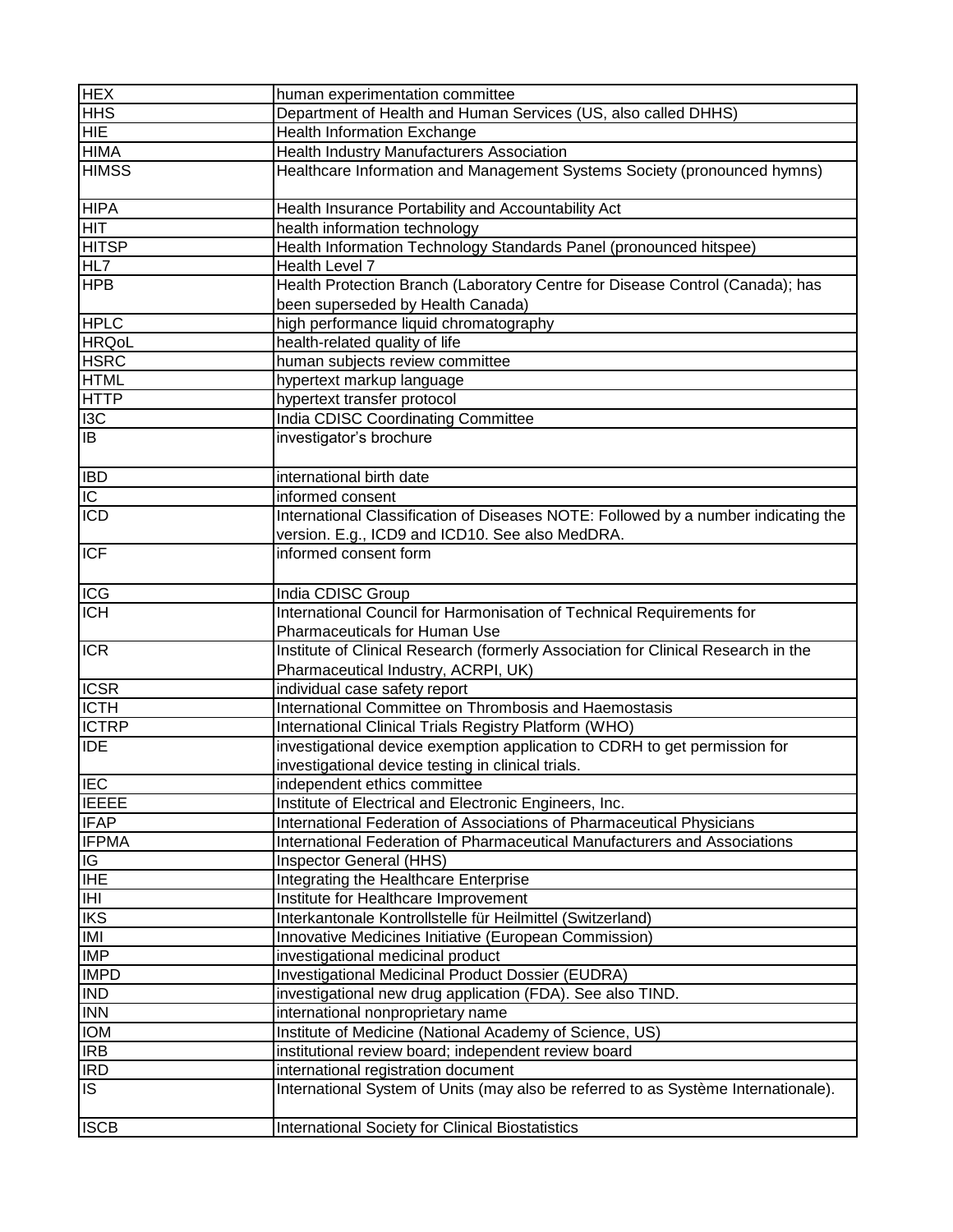| <b>ISDN</b>    | integrated services digital network                                                |
|----------------|------------------------------------------------------------------------------------|
| <b>ISO</b>     | International Organization for Standardization                                     |
| <b>ISOQOL</b>  | International Society for Quality of Life Research                                 |
| <b>ISP</b>     | internet service provider                                                          |
| $ \mathsf{T} $ | information technology                                                             |
| <b>ITU-T</b>   | International Telecommunication Union-Telecommunication Standardization            |
|                | Sector                                                                             |
| <b>IUPAC</b>   | International Union of Pure and Applied Chemistry                                  |
| <b>IVD</b>     | in vitro diagnostics                                                               |
| <b>IVRS</b>    | interactive voice response system                                                  |
| J3C            | Japan CDISC Coordinating Committee                                                 |
| <b>JCAHO</b>   | Joint Commission on Accreditation of Healthcare Organizations                      |
| <b>JCG</b>     | Japan CDISC Group                                                                  |
| <b>JMA</b>     | Japan Medical Association                                                          |
| <b>JPMA</b>    | Japan Pharmaceutical Manufacturers Association                                     |
| <b>Kbps</b>    | kilobits per second (thousands of bits per second in data transmission) NOTE: KBps |
|                | stands for kilobytes per second (an 8 fold difference)                             |
| <b>KFDA</b>    | Korean Food and Drug Administration                                                |
| <b>LAB</b>     | laboratory data model (CDISC)                                                      |
| LAN            | local area network                                                                 |
| LIF            | Swedish Pharmaceutical Industry Association                                        |
| <b>LKP</b>     | Leiter der Klinischen Prüfung                                                      |
| <b>LOA</b>     | letter of agreement                                                                |
| LOINC          | logical observations, identifiers, names, and codes                                |
| LREC           | local research ethics committee (UK)                                               |
| MA             | marketing authorization                                                            |
| <b>MAA</b>     | marketing authorisation application (EMA, EU)                                      |
| <b>MAH</b>     | Marketing Authorisation Holder (EU)                                                |
| <b>MaPP</b>    | Manual of Policies and Procedures (CDER)                                           |
| <b>Mbps</b>    | megabits per second, (millions of bits per second in data transmission) NOTE:      |
|                | MBps stands for megabytes per second (an 8 fold difference).                       |
| <b>MDR</b>     | medical device reporting                                                           |
| <b>MDSAP</b>   | medical device single audit program                                                |
| MedDRA         | <b>Medical Dictionary for Regulatory Activities</b>                                |
| MedID          | medicinal product identifier                                                       |
| <b>MEDLARS</b> | medical literature analysis and retrieval system                                   |
| <b>MEFA</b>    | Association of the Danish Pharmaceutical Industry                                  |
| <b>MEP</b>     | member of the European Parliament                                                  |
| <b>MHLW</b>    | Ministry of Health, Labor and Welfare (Japan)                                      |
| <b>MHRA</b>    | Medicines and Healthcare products Regulatory Agency (UK)                           |
| <b>MIAME</b>   | minimum information about a microarray experiment (standard for microarray data)   |
| <b>MOH</b>     | Ministry of Health (UK, Canada, others)                                            |
| <b>MOPH</b>    | Ministry of Public Health (Thailand, Yemen, others)                                |
| <b>MOU</b>     | memorandum of understanding                                                        |
| <b>MPDT</b>    | medical product development tool (FDA-NIH BEST Resource)                           |
| <b>MPID</b>    | medicinal product identifier                                                       |
| <b>MPR</b>     | Medical Products Agency (Swedish Regulatory Agency)                                |
| <b>MR</b>      | Medical Representative (Japan)                                                     |
| <b>MRA</b>     | medical research associate                                                         |
| <b>MREC</b>    | Multicentre Research Ethics Committee (UK). See also Ethics Committee in the       |
|                | Glossary.                                                                          |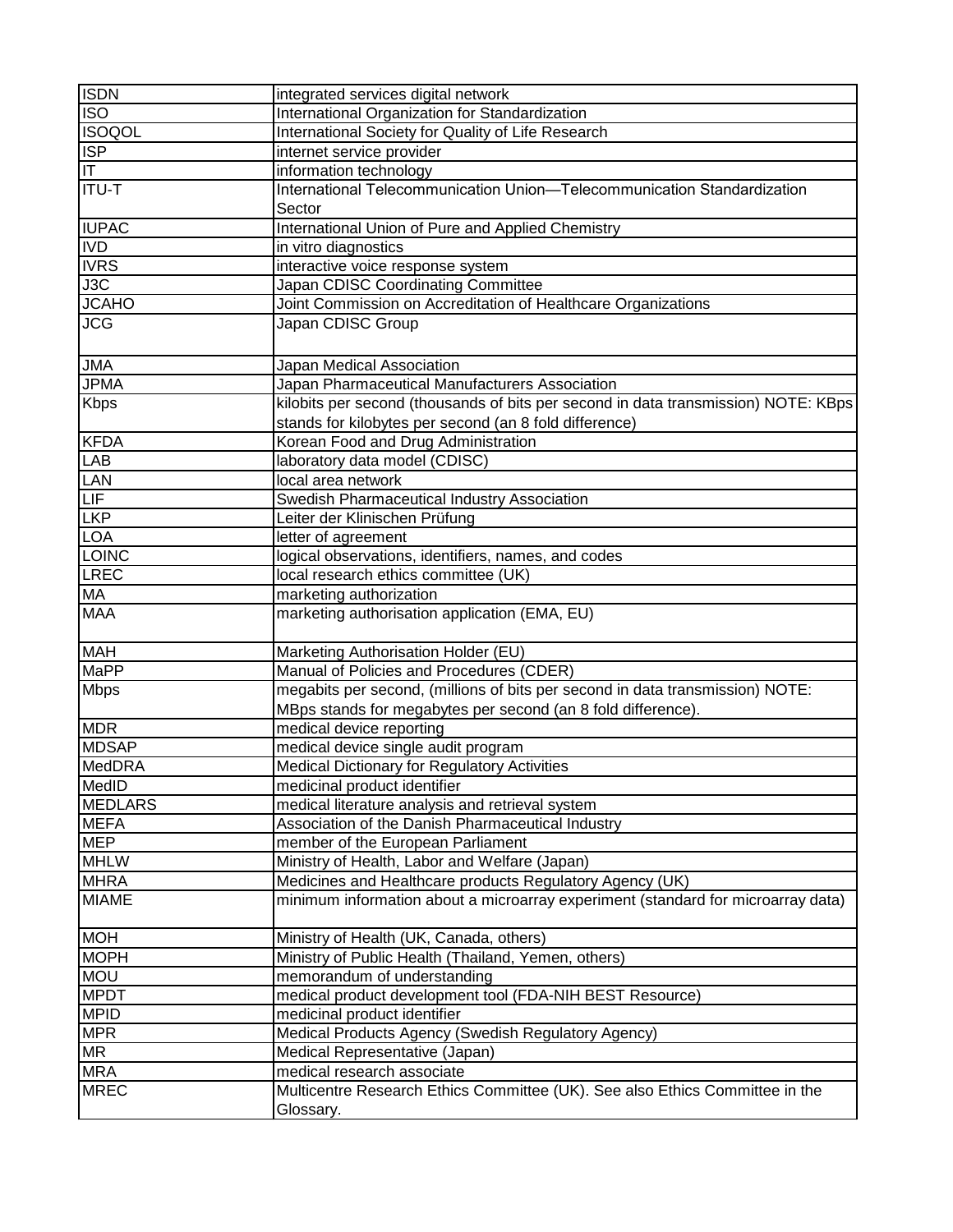| mutual recognition procedure<br><b>MTD</b><br>maximum tolerated dose<br>master validation plan<br><b>NABR</b><br>National Association for Biomedical Research<br><b>NAF</b><br>notice of adverse findings (FDA postaudit letter)<br><b>NAI</b><br>no action indicated (most favorable FDA postinspection classification)<br><b>NAS</b><br>new active substance (UK)<br>National Academy of Sciences-National Research Council (US)<br><b>NBAC</b><br>National Bioethics Advisory Commission (US)<br><b>NCA</b><br>national competent authority<br><b>NCI</b><br>National Cancer Institute (National Institutes of Health, USA)<br><b>NCICB</b><br>National Cancer Institute Center for Bioinformatics<br><b>NEFARMA</b><br>Dutch Association of the Innovative Pharmaceutical Industry<br><b>NEI</b><br>National Eye Institute (NIH)<br><b>NGO</b><br>nongovernmental organization<br><b>NHI</b><br>National Health Insurance (Japan)<br><b>NHIN</b><br>National Health Information Network<br><b>NHLBI</b><br>National Heart, Lung, and Blood Institute (NIH)<br><b>NHS</b><br>National Health Service (UK)<br><b>NIA</b><br>National Institute on Aging (NIH)<br><b>NIAAA</b><br>National Institute on Alcohol Abuse and Alcoholism (NIH)<br><b>NIAID</b><br>National Institute of Allergies and Infectious Diseases (NIH)<br><b>NIAMS</b><br>National Institute of Arthritis and Musculoskeletal and Skin Diseases (NIH)<br><b>NIBIB</b><br>National Institute of Biomedical Imaging and Bioengineering<br><b>NICHD</b><br>National Institute of Child Health and Human Development (NIH)<br><b>NIDA</b><br>National Institute on Drug Abuse (NIH)<br><b>NIDCD</b><br>National Institute on Deafness and Other Communication Disorders (NIH)<br><b>NIDCR</b><br>National Institute of Dental and Craniofacial Research (NIH)<br><b>NIDDK</b><br>National Institute of Diabetes and Digestive and Kidney Diseases (NIH)<br><b>NIEHS</b><br>National Institute of Environmental Health Sciences (NIH)<br><b>NIGMS</b><br>National Institute of General Medical Sciences (NIH)<br><b>NIH</b><br>National Institutes of Health (DHHS)<br><b>NIMH</b><br>National Institute of Mental Health (NIH)<br><b>NIMP</b><br>Non-Investigational Medicinal Product<br><b>NINDS</b><br>National Institute of Neurological Disorders & Stroke (NIH)<br><b>NINR</b><br>National Institute of Nursing Research (NIH)<br>Non-Institutional Review Board. See NRB. See also Ethics Committee,<br><b>NIRB</b><br>Independent.<br><b>NIST</b><br>National Institute of Standards and Technology<br><b>NLM</b><br>National Library of Medicine (NIH)<br><b>NME</b><br>new molecular entity<br>no observed adverse effect level (IUPAC)<br><b>NOAEL</b><br><b>NOEL</b><br>no observable effect level<br><b>NRB</b><br>noninstitutional review board, also known as an independent review board. See also<br>Ethics Committee in the Glossary, NIRB.<br><b>NSCLC</b><br>non-small cell lung carcinoma<br><b>NTP</b><br>National Toxicology Program<br><b>OAI</b><br>official action indicated (serious FDA postinspection classification)<br><b>OASIS</b><br>open accessible space information system<br>ObsRO<br>observer-reported outcome<br>ODAC<br>Oncologic Drugs Advisory Committee (US)<br><b>ODE</b><br>Office of Drug Evaluation<br>ODM<br>operational data model (CDISC) | <b>MRI</b>     | magnetic resonance imaging |
|---------------------------------------------------------------------------------------------------------------------------------------------------------------------------------------------------------------------------------------------------------------------------------------------------------------------------------------------------------------------------------------------------------------------------------------------------------------------------------------------------------------------------------------------------------------------------------------------------------------------------------------------------------------------------------------------------------------------------------------------------------------------------------------------------------------------------------------------------------------------------------------------------------------------------------------------------------------------------------------------------------------------------------------------------------------------------------------------------------------------------------------------------------------------------------------------------------------------------------------------------------------------------------------------------------------------------------------------------------------------------------------------------------------------------------------------------------------------------------------------------------------------------------------------------------------------------------------------------------------------------------------------------------------------------------------------------------------------------------------------------------------------------------------------------------------------------------------------------------------------------------------------------------------------------------------------------------------------------------------------------------------------------------------------------------------------------------------------------------------------------------------------------------------------------------------------------------------------------------------------------------------------------------------------------------------------------------------------------------------------------------------------------------------------------------------------------------------------------------------------------------------------------------------------------------------------------------------------------------------------------------------------------------------------------------------------------------------------------------------------------------------------------------------------------------------------------------------------------------------------------------------------------------------------------------------------------------------------------------------------------------------------------------------------------------------------------------------------------------------------------------------------------------------------------------------------------------------------------------------------------------------------------------------------------------------------------------------------------------------|----------------|----------------------------|
|                                                                                                                                                                                                                                                                                                                                                                                                                                                                                                                                                                                                                                                                                                                                                                                                                                                                                                                                                                                                                                                                                                                                                                                                                                                                                                                                                                                                                                                                                                                                                                                                                                                                                                                                                                                                                                                                                                                                                                                                                                                                                                                                                                                                                                                                                                                                                                                                                                                                                                                                                                                                                                                                                                                                                                                                                                                                                                                                                                                                                                                                                                                                                                                                                                                                                                                                                               | <b>MRP</b>     |                            |
|                                                                                                                                                                                                                                                                                                                                                                                                                                                                                                                                                                                                                                                                                                                                                                                                                                                                                                                                                                                                                                                                                                                                                                                                                                                                                                                                                                                                                                                                                                                                                                                                                                                                                                                                                                                                                                                                                                                                                                                                                                                                                                                                                                                                                                                                                                                                                                                                                                                                                                                                                                                                                                                                                                                                                                                                                                                                                                                                                                                                                                                                                                                                                                                                                                                                                                                                                               |                |                            |
|                                                                                                                                                                                                                                                                                                                                                                                                                                                                                                                                                                                                                                                                                                                                                                                                                                                                                                                                                                                                                                                                                                                                                                                                                                                                                                                                                                                                                                                                                                                                                                                                                                                                                                                                                                                                                                                                                                                                                                                                                                                                                                                                                                                                                                                                                                                                                                                                                                                                                                                                                                                                                                                                                                                                                                                                                                                                                                                                                                                                                                                                                                                                                                                                                                                                                                                                                               | <b>MVP</b>     |                            |
|                                                                                                                                                                                                                                                                                                                                                                                                                                                                                                                                                                                                                                                                                                                                                                                                                                                                                                                                                                                                                                                                                                                                                                                                                                                                                                                                                                                                                                                                                                                                                                                                                                                                                                                                                                                                                                                                                                                                                                                                                                                                                                                                                                                                                                                                                                                                                                                                                                                                                                                                                                                                                                                                                                                                                                                                                                                                                                                                                                                                                                                                                                                                                                                                                                                                                                                                                               |                |                            |
|                                                                                                                                                                                                                                                                                                                                                                                                                                                                                                                                                                                                                                                                                                                                                                                                                                                                                                                                                                                                                                                                                                                                                                                                                                                                                                                                                                                                                                                                                                                                                                                                                                                                                                                                                                                                                                                                                                                                                                                                                                                                                                                                                                                                                                                                                                                                                                                                                                                                                                                                                                                                                                                                                                                                                                                                                                                                                                                                                                                                                                                                                                                                                                                                                                                                                                                                                               |                |                            |
|                                                                                                                                                                                                                                                                                                                                                                                                                                                                                                                                                                                                                                                                                                                                                                                                                                                                                                                                                                                                                                                                                                                                                                                                                                                                                                                                                                                                                                                                                                                                                                                                                                                                                                                                                                                                                                                                                                                                                                                                                                                                                                                                                                                                                                                                                                                                                                                                                                                                                                                                                                                                                                                                                                                                                                                                                                                                                                                                                                                                                                                                                                                                                                                                                                                                                                                                                               |                |                            |
|                                                                                                                                                                                                                                                                                                                                                                                                                                                                                                                                                                                                                                                                                                                                                                                                                                                                                                                                                                                                                                                                                                                                                                                                                                                                                                                                                                                                                                                                                                                                                                                                                                                                                                                                                                                                                                                                                                                                                                                                                                                                                                                                                                                                                                                                                                                                                                                                                                                                                                                                                                                                                                                                                                                                                                                                                                                                                                                                                                                                                                                                                                                                                                                                                                                                                                                                                               |                |                            |
|                                                                                                                                                                                                                                                                                                                                                                                                                                                                                                                                                                                                                                                                                                                                                                                                                                                                                                                                                                                                                                                                                                                                                                                                                                                                                                                                                                                                                                                                                                                                                                                                                                                                                                                                                                                                                                                                                                                                                                                                                                                                                                                                                                                                                                                                                                                                                                                                                                                                                                                                                                                                                                                                                                                                                                                                                                                                                                                                                                                                                                                                                                                                                                                                                                                                                                                                                               | <b>NAS-NRC</b> |                            |
|                                                                                                                                                                                                                                                                                                                                                                                                                                                                                                                                                                                                                                                                                                                                                                                                                                                                                                                                                                                                                                                                                                                                                                                                                                                                                                                                                                                                                                                                                                                                                                                                                                                                                                                                                                                                                                                                                                                                                                                                                                                                                                                                                                                                                                                                                                                                                                                                                                                                                                                                                                                                                                                                                                                                                                                                                                                                                                                                                                                                                                                                                                                                                                                                                                                                                                                                                               |                |                            |
|                                                                                                                                                                                                                                                                                                                                                                                                                                                                                                                                                                                                                                                                                                                                                                                                                                                                                                                                                                                                                                                                                                                                                                                                                                                                                                                                                                                                                                                                                                                                                                                                                                                                                                                                                                                                                                                                                                                                                                                                                                                                                                                                                                                                                                                                                                                                                                                                                                                                                                                                                                                                                                                                                                                                                                                                                                                                                                                                                                                                                                                                                                                                                                                                                                                                                                                                                               |                |                            |
|                                                                                                                                                                                                                                                                                                                                                                                                                                                                                                                                                                                                                                                                                                                                                                                                                                                                                                                                                                                                                                                                                                                                                                                                                                                                                                                                                                                                                                                                                                                                                                                                                                                                                                                                                                                                                                                                                                                                                                                                                                                                                                                                                                                                                                                                                                                                                                                                                                                                                                                                                                                                                                                                                                                                                                                                                                                                                                                                                                                                                                                                                                                                                                                                                                                                                                                                                               |                |                            |
|                                                                                                                                                                                                                                                                                                                                                                                                                                                                                                                                                                                                                                                                                                                                                                                                                                                                                                                                                                                                                                                                                                                                                                                                                                                                                                                                                                                                                                                                                                                                                                                                                                                                                                                                                                                                                                                                                                                                                                                                                                                                                                                                                                                                                                                                                                                                                                                                                                                                                                                                                                                                                                                                                                                                                                                                                                                                                                                                                                                                                                                                                                                                                                                                                                                                                                                                                               |                |                            |
|                                                                                                                                                                                                                                                                                                                                                                                                                                                                                                                                                                                                                                                                                                                                                                                                                                                                                                                                                                                                                                                                                                                                                                                                                                                                                                                                                                                                                                                                                                                                                                                                                                                                                                                                                                                                                                                                                                                                                                                                                                                                                                                                                                                                                                                                                                                                                                                                                                                                                                                                                                                                                                                                                                                                                                                                                                                                                                                                                                                                                                                                                                                                                                                                                                                                                                                                                               |                |                            |
|                                                                                                                                                                                                                                                                                                                                                                                                                                                                                                                                                                                                                                                                                                                                                                                                                                                                                                                                                                                                                                                                                                                                                                                                                                                                                                                                                                                                                                                                                                                                                                                                                                                                                                                                                                                                                                                                                                                                                                                                                                                                                                                                                                                                                                                                                                                                                                                                                                                                                                                                                                                                                                                                                                                                                                                                                                                                                                                                                                                                                                                                                                                                                                                                                                                                                                                                                               |                |                            |
|                                                                                                                                                                                                                                                                                                                                                                                                                                                                                                                                                                                                                                                                                                                                                                                                                                                                                                                                                                                                                                                                                                                                                                                                                                                                                                                                                                                                                                                                                                                                                                                                                                                                                                                                                                                                                                                                                                                                                                                                                                                                                                                                                                                                                                                                                                                                                                                                                                                                                                                                                                                                                                                                                                                                                                                                                                                                                                                                                                                                                                                                                                                                                                                                                                                                                                                                                               |                |                            |
|                                                                                                                                                                                                                                                                                                                                                                                                                                                                                                                                                                                                                                                                                                                                                                                                                                                                                                                                                                                                                                                                                                                                                                                                                                                                                                                                                                                                                                                                                                                                                                                                                                                                                                                                                                                                                                                                                                                                                                                                                                                                                                                                                                                                                                                                                                                                                                                                                                                                                                                                                                                                                                                                                                                                                                                                                                                                                                                                                                                                                                                                                                                                                                                                                                                                                                                                                               |                |                            |
|                                                                                                                                                                                                                                                                                                                                                                                                                                                                                                                                                                                                                                                                                                                                                                                                                                                                                                                                                                                                                                                                                                                                                                                                                                                                                                                                                                                                                                                                                                                                                                                                                                                                                                                                                                                                                                                                                                                                                                                                                                                                                                                                                                                                                                                                                                                                                                                                                                                                                                                                                                                                                                                                                                                                                                                                                                                                                                                                                                                                                                                                                                                                                                                                                                                                                                                                                               |                |                            |
|                                                                                                                                                                                                                                                                                                                                                                                                                                                                                                                                                                                                                                                                                                                                                                                                                                                                                                                                                                                                                                                                                                                                                                                                                                                                                                                                                                                                                                                                                                                                                                                                                                                                                                                                                                                                                                                                                                                                                                                                                                                                                                                                                                                                                                                                                                                                                                                                                                                                                                                                                                                                                                                                                                                                                                                                                                                                                                                                                                                                                                                                                                                                                                                                                                                                                                                                                               |                |                            |
|                                                                                                                                                                                                                                                                                                                                                                                                                                                                                                                                                                                                                                                                                                                                                                                                                                                                                                                                                                                                                                                                                                                                                                                                                                                                                                                                                                                                                                                                                                                                                                                                                                                                                                                                                                                                                                                                                                                                                                                                                                                                                                                                                                                                                                                                                                                                                                                                                                                                                                                                                                                                                                                                                                                                                                                                                                                                                                                                                                                                                                                                                                                                                                                                                                                                                                                                                               |                |                            |
|                                                                                                                                                                                                                                                                                                                                                                                                                                                                                                                                                                                                                                                                                                                                                                                                                                                                                                                                                                                                                                                                                                                                                                                                                                                                                                                                                                                                                                                                                                                                                                                                                                                                                                                                                                                                                                                                                                                                                                                                                                                                                                                                                                                                                                                                                                                                                                                                                                                                                                                                                                                                                                                                                                                                                                                                                                                                                                                                                                                                                                                                                                                                                                                                                                                                                                                                                               |                |                            |
|                                                                                                                                                                                                                                                                                                                                                                                                                                                                                                                                                                                                                                                                                                                                                                                                                                                                                                                                                                                                                                                                                                                                                                                                                                                                                                                                                                                                                                                                                                                                                                                                                                                                                                                                                                                                                                                                                                                                                                                                                                                                                                                                                                                                                                                                                                                                                                                                                                                                                                                                                                                                                                                                                                                                                                                                                                                                                                                                                                                                                                                                                                                                                                                                                                                                                                                                                               |                |                            |
|                                                                                                                                                                                                                                                                                                                                                                                                                                                                                                                                                                                                                                                                                                                                                                                                                                                                                                                                                                                                                                                                                                                                                                                                                                                                                                                                                                                                                                                                                                                                                                                                                                                                                                                                                                                                                                                                                                                                                                                                                                                                                                                                                                                                                                                                                                                                                                                                                                                                                                                                                                                                                                                                                                                                                                                                                                                                                                                                                                                                                                                                                                                                                                                                                                                                                                                                                               |                |                            |
|                                                                                                                                                                                                                                                                                                                                                                                                                                                                                                                                                                                                                                                                                                                                                                                                                                                                                                                                                                                                                                                                                                                                                                                                                                                                                                                                                                                                                                                                                                                                                                                                                                                                                                                                                                                                                                                                                                                                                                                                                                                                                                                                                                                                                                                                                                                                                                                                                                                                                                                                                                                                                                                                                                                                                                                                                                                                                                                                                                                                                                                                                                                                                                                                                                                                                                                                                               |                |                            |
|                                                                                                                                                                                                                                                                                                                                                                                                                                                                                                                                                                                                                                                                                                                                                                                                                                                                                                                                                                                                                                                                                                                                                                                                                                                                                                                                                                                                                                                                                                                                                                                                                                                                                                                                                                                                                                                                                                                                                                                                                                                                                                                                                                                                                                                                                                                                                                                                                                                                                                                                                                                                                                                                                                                                                                                                                                                                                                                                                                                                                                                                                                                                                                                                                                                                                                                                                               |                |                            |
|                                                                                                                                                                                                                                                                                                                                                                                                                                                                                                                                                                                                                                                                                                                                                                                                                                                                                                                                                                                                                                                                                                                                                                                                                                                                                                                                                                                                                                                                                                                                                                                                                                                                                                                                                                                                                                                                                                                                                                                                                                                                                                                                                                                                                                                                                                                                                                                                                                                                                                                                                                                                                                                                                                                                                                                                                                                                                                                                                                                                                                                                                                                                                                                                                                                                                                                                                               |                |                            |
|                                                                                                                                                                                                                                                                                                                                                                                                                                                                                                                                                                                                                                                                                                                                                                                                                                                                                                                                                                                                                                                                                                                                                                                                                                                                                                                                                                                                                                                                                                                                                                                                                                                                                                                                                                                                                                                                                                                                                                                                                                                                                                                                                                                                                                                                                                                                                                                                                                                                                                                                                                                                                                                                                                                                                                                                                                                                                                                                                                                                                                                                                                                                                                                                                                                                                                                                                               |                |                            |
|                                                                                                                                                                                                                                                                                                                                                                                                                                                                                                                                                                                                                                                                                                                                                                                                                                                                                                                                                                                                                                                                                                                                                                                                                                                                                                                                                                                                                                                                                                                                                                                                                                                                                                                                                                                                                                                                                                                                                                                                                                                                                                                                                                                                                                                                                                                                                                                                                                                                                                                                                                                                                                                                                                                                                                                                                                                                                                                                                                                                                                                                                                                                                                                                                                                                                                                                                               |                |                            |
|                                                                                                                                                                                                                                                                                                                                                                                                                                                                                                                                                                                                                                                                                                                                                                                                                                                                                                                                                                                                                                                                                                                                                                                                                                                                                                                                                                                                                                                                                                                                                                                                                                                                                                                                                                                                                                                                                                                                                                                                                                                                                                                                                                                                                                                                                                                                                                                                                                                                                                                                                                                                                                                                                                                                                                                                                                                                                                                                                                                                                                                                                                                                                                                                                                                                                                                                                               |                |                            |
|                                                                                                                                                                                                                                                                                                                                                                                                                                                                                                                                                                                                                                                                                                                                                                                                                                                                                                                                                                                                                                                                                                                                                                                                                                                                                                                                                                                                                                                                                                                                                                                                                                                                                                                                                                                                                                                                                                                                                                                                                                                                                                                                                                                                                                                                                                                                                                                                                                                                                                                                                                                                                                                                                                                                                                                                                                                                                                                                                                                                                                                                                                                                                                                                                                                                                                                                                               |                |                            |
|                                                                                                                                                                                                                                                                                                                                                                                                                                                                                                                                                                                                                                                                                                                                                                                                                                                                                                                                                                                                                                                                                                                                                                                                                                                                                                                                                                                                                                                                                                                                                                                                                                                                                                                                                                                                                                                                                                                                                                                                                                                                                                                                                                                                                                                                                                                                                                                                                                                                                                                                                                                                                                                                                                                                                                                                                                                                                                                                                                                                                                                                                                                                                                                                                                                                                                                                                               |                |                            |
|                                                                                                                                                                                                                                                                                                                                                                                                                                                                                                                                                                                                                                                                                                                                                                                                                                                                                                                                                                                                                                                                                                                                                                                                                                                                                                                                                                                                                                                                                                                                                                                                                                                                                                                                                                                                                                                                                                                                                                                                                                                                                                                                                                                                                                                                                                                                                                                                                                                                                                                                                                                                                                                                                                                                                                                                                                                                                                                                                                                                                                                                                                                                                                                                                                                                                                                                                               |                |                            |
|                                                                                                                                                                                                                                                                                                                                                                                                                                                                                                                                                                                                                                                                                                                                                                                                                                                                                                                                                                                                                                                                                                                                                                                                                                                                                                                                                                                                                                                                                                                                                                                                                                                                                                                                                                                                                                                                                                                                                                                                                                                                                                                                                                                                                                                                                                                                                                                                                                                                                                                                                                                                                                                                                                                                                                                                                                                                                                                                                                                                                                                                                                                                                                                                                                                                                                                                                               |                |                            |
|                                                                                                                                                                                                                                                                                                                                                                                                                                                                                                                                                                                                                                                                                                                                                                                                                                                                                                                                                                                                                                                                                                                                                                                                                                                                                                                                                                                                                                                                                                                                                                                                                                                                                                                                                                                                                                                                                                                                                                                                                                                                                                                                                                                                                                                                                                                                                                                                                                                                                                                                                                                                                                                                                                                                                                                                                                                                                                                                                                                                                                                                                                                                                                                                                                                                                                                                                               |                |                            |
|                                                                                                                                                                                                                                                                                                                                                                                                                                                                                                                                                                                                                                                                                                                                                                                                                                                                                                                                                                                                                                                                                                                                                                                                                                                                                                                                                                                                                                                                                                                                                                                                                                                                                                                                                                                                                                                                                                                                                                                                                                                                                                                                                                                                                                                                                                                                                                                                                                                                                                                                                                                                                                                                                                                                                                                                                                                                                                                                                                                                                                                                                                                                                                                                                                                                                                                                                               |                |                            |
|                                                                                                                                                                                                                                                                                                                                                                                                                                                                                                                                                                                                                                                                                                                                                                                                                                                                                                                                                                                                                                                                                                                                                                                                                                                                                                                                                                                                                                                                                                                                                                                                                                                                                                                                                                                                                                                                                                                                                                                                                                                                                                                                                                                                                                                                                                                                                                                                                                                                                                                                                                                                                                                                                                                                                                                                                                                                                                                                                                                                                                                                                                                                                                                                                                                                                                                                                               |                |                            |
|                                                                                                                                                                                                                                                                                                                                                                                                                                                                                                                                                                                                                                                                                                                                                                                                                                                                                                                                                                                                                                                                                                                                                                                                                                                                                                                                                                                                                                                                                                                                                                                                                                                                                                                                                                                                                                                                                                                                                                                                                                                                                                                                                                                                                                                                                                                                                                                                                                                                                                                                                                                                                                                                                                                                                                                                                                                                                                                                                                                                                                                                                                                                                                                                                                                                                                                                                               |                |                            |
|                                                                                                                                                                                                                                                                                                                                                                                                                                                                                                                                                                                                                                                                                                                                                                                                                                                                                                                                                                                                                                                                                                                                                                                                                                                                                                                                                                                                                                                                                                                                                                                                                                                                                                                                                                                                                                                                                                                                                                                                                                                                                                                                                                                                                                                                                                                                                                                                                                                                                                                                                                                                                                                                                                                                                                                                                                                                                                                                                                                                                                                                                                                                                                                                                                                                                                                                                               |                |                            |
|                                                                                                                                                                                                                                                                                                                                                                                                                                                                                                                                                                                                                                                                                                                                                                                                                                                                                                                                                                                                                                                                                                                                                                                                                                                                                                                                                                                                                                                                                                                                                                                                                                                                                                                                                                                                                                                                                                                                                                                                                                                                                                                                                                                                                                                                                                                                                                                                                                                                                                                                                                                                                                                                                                                                                                                                                                                                                                                                                                                                                                                                                                                                                                                                                                                                                                                                                               |                |                            |
|                                                                                                                                                                                                                                                                                                                                                                                                                                                                                                                                                                                                                                                                                                                                                                                                                                                                                                                                                                                                                                                                                                                                                                                                                                                                                                                                                                                                                                                                                                                                                                                                                                                                                                                                                                                                                                                                                                                                                                                                                                                                                                                                                                                                                                                                                                                                                                                                                                                                                                                                                                                                                                                                                                                                                                                                                                                                                                                                                                                                                                                                                                                                                                                                                                                                                                                                                               |                |                            |
|                                                                                                                                                                                                                                                                                                                                                                                                                                                                                                                                                                                                                                                                                                                                                                                                                                                                                                                                                                                                                                                                                                                                                                                                                                                                                                                                                                                                                                                                                                                                                                                                                                                                                                                                                                                                                                                                                                                                                                                                                                                                                                                                                                                                                                                                                                                                                                                                                                                                                                                                                                                                                                                                                                                                                                                                                                                                                                                                                                                                                                                                                                                                                                                                                                                                                                                                                               |                |                            |
|                                                                                                                                                                                                                                                                                                                                                                                                                                                                                                                                                                                                                                                                                                                                                                                                                                                                                                                                                                                                                                                                                                                                                                                                                                                                                                                                                                                                                                                                                                                                                                                                                                                                                                                                                                                                                                                                                                                                                                                                                                                                                                                                                                                                                                                                                                                                                                                                                                                                                                                                                                                                                                                                                                                                                                                                                                                                                                                                                                                                                                                                                                                                                                                                                                                                                                                                                               |                |                            |
|                                                                                                                                                                                                                                                                                                                                                                                                                                                                                                                                                                                                                                                                                                                                                                                                                                                                                                                                                                                                                                                                                                                                                                                                                                                                                                                                                                                                                                                                                                                                                                                                                                                                                                                                                                                                                                                                                                                                                                                                                                                                                                                                                                                                                                                                                                                                                                                                                                                                                                                                                                                                                                                                                                                                                                                                                                                                                                                                                                                                                                                                                                                                                                                                                                                                                                                                                               |                |                            |
|                                                                                                                                                                                                                                                                                                                                                                                                                                                                                                                                                                                                                                                                                                                                                                                                                                                                                                                                                                                                                                                                                                                                                                                                                                                                                                                                                                                                                                                                                                                                                                                                                                                                                                                                                                                                                                                                                                                                                                                                                                                                                                                                                                                                                                                                                                                                                                                                                                                                                                                                                                                                                                                                                                                                                                                                                                                                                                                                                                                                                                                                                                                                                                                                                                                                                                                                                               |                |                            |
|                                                                                                                                                                                                                                                                                                                                                                                                                                                                                                                                                                                                                                                                                                                                                                                                                                                                                                                                                                                                                                                                                                                                                                                                                                                                                                                                                                                                                                                                                                                                                                                                                                                                                                                                                                                                                                                                                                                                                                                                                                                                                                                                                                                                                                                                                                                                                                                                                                                                                                                                                                                                                                                                                                                                                                                                                                                                                                                                                                                                                                                                                                                                                                                                                                                                                                                                                               |                |                            |
|                                                                                                                                                                                                                                                                                                                                                                                                                                                                                                                                                                                                                                                                                                                                                                                                                                                                                                                                                                                                                                                                                                                                                                                                                                                                                                                                                                                                                                                                                                                                                                                                                                                                                                                                                                                                                                                                                                                                                                                                                                                                                                                                                                                                                                                                                                                                                                                                                                                                                                                                                                                                                                                                                                                                                                                                                                                                                                                                                                                                                                                                                                                                                                                                                                                                                                                                                               |                |                            |
|                                                                                                                                                                                                                                                                                                                                                                                                                                                                                                                                                                                                                                                                                                                                                                                                                                                                                                                                                                                                                                                                                                                                                                                                                                                                                                                                                                                                                                                                                                                                                                                                                                                                                                                                                                                                                                                                                                                                                                                                                                                                                                                                                                                                                                                                                                                                                                                                                                                                                                                                                                                                                                                                                                                                                                                                                                                                                                                                                                                                                                                                                                                                                                                                                                                                                                                                                               |                |                            |
|                                                                                                                                                                                                                                                                                                                                                                                                                                                                                                                                                                                                                                                                                                                                                                                                                                                                                                                                                                                                                                                                                                                                                                                                                                                                                                                                                                                                                                                                                                                                                                                                                                                                                                                                                                                                                                                                                                                                                                                                                                                                                                                                                                                                                                                                                                                                                                                                                                                                                                                                                                                                                                                                                                                                                                                                                                                                                                                                                                                                                                                                                                                                                                                                                                                                                                                                                               |                |                            |
|                                                                                                                                                                                                                                                                                                                                                                                                                                                                                                                                                                                                                                                                                                                                                                                                                                                                                                                                                                                                                                                                                                                                                                                                                                                                                                                                                                                                                                                                                                                                                                                                                                                                                                                                                                                                                                                                                                                                                                                                                                                                                                                                                                                                                                                                                                                                                                                                                                                                                                                                                                                                                                                                                                                                                                                                                                                                                                                                                                                                                                                                                                                                                                                                                                                                                                                                                               |                |                            |
|                                                                                                                                                                                                                                                                                                                                                                                                                                                                                                                                                                                                                                                                                                                                                                                                                                                                                                                                                                                                                                                                                                                                                                                                                                                                                                                                                                                                                                                                                                                                                                                                                                                                                                                                                                                                                                                                                                                                                                                                                                                                                                                                                                                                                                                                                                                                                                                                                                                                                                                                                                                                                                                                                                                                                                                                                                                                                                                                                                                                                                                                                                                                                                                                                                                                                                                                                               |                |                            |
|                                                                                                                                                                                                                                                                                                                                                                                                                                                                                                                                                                                                                                                                                                                                                                                                                                                                                                                                                                                                                                                                                                                                                                                                                                                                                                                                                                                                                                                                                                                                                                                                                                                                                                                                                                                                                                                                                                                                                                                                                                                                                                                                                                                                                                                                                                                                                                                                                                                                                                                                                                                                                                                                                                                                                                                                                                                                                                                                                                                                                                                                                                                                                                                                                                                                                                                                                               |                |                            |
|                                                                                                                                                                                                                                                                                                                                                                                                                                                                                                                                                                                                                                                                                                                                                                                                                                                                                                                                                                                                                                                                                                                                                                                                                                                                                                                                                                                                                                                                                                                                                                                                                                                                                                                                                                                                                                                                                                                                                                                                                                                                                                                                                                                                                                                                                                                                                                                                                                                                                                                                                                                                                                                                                                                                                                                                                                                                                                                                                                                                                                                                                                                                                                                                                                                                                                                                                               |                |                            |
|                                                                                                                                                                                                                                                                                                                                                                                                                                                                                                                                                                                                                                                                                                                                                                                                                                                                                                                                                                                                                                                                                                                                                                                                                                                                                                                                                                                                                                                                                                                                                                                                                                                                                                                                                                                                                                                                                                                                                                                                                                                                                                                                                                                                                                                                                                                                                                                                                                                                                                                                                                                                                                                                                                                                                                                                                                                                                                                                                                                                                                                                                                                                                                                                                                                                                                                                                               |                |                            |
|                                                                                                                                                                                                                                                                                                                                                                                                                                                                                                                                                                                                                                                                                                                                                                                                                                                                                                                                                                                                                                                                                                                                                                                                                                                                                                                                                                                                                                                                                                                                                                                                                                                                                                                                                                                                                                                                                                                                                                                                                                                                                                                                                                                                                                                                                                                                                                                                                                                                                                                                                                                                                                                                                                                                                                                                                                                                                                                                                                                                                                                                                                                                                                                                                                                                                                                                                               |                |                            |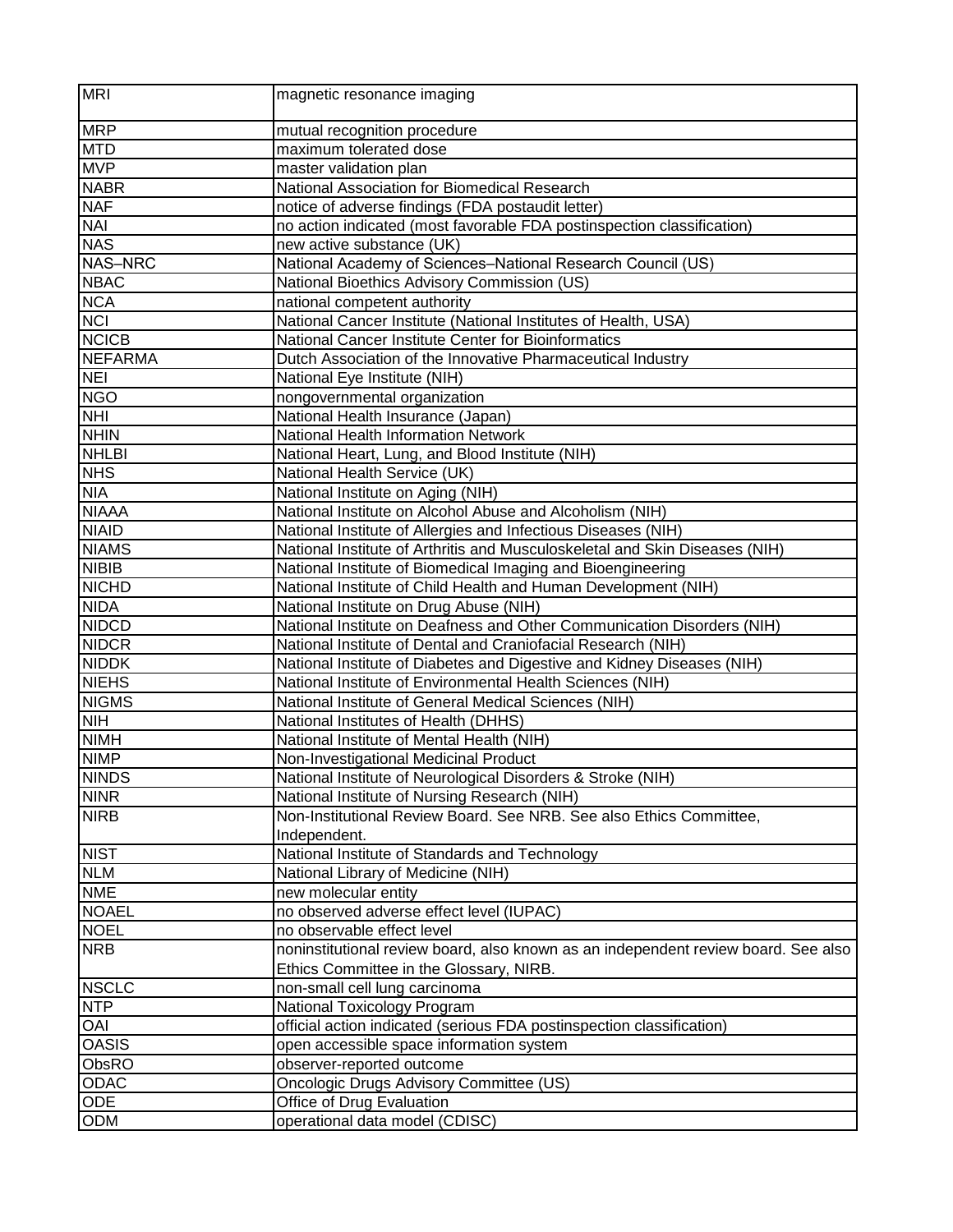| $\overline{OGD}$ | Office of Generic Drugs (formerly DBG, CDER)                                 |
|------------------|------------------------------------------------------------------------------|
| <b>OGE</b>       | <b>Office of Government Ethics</b>                                           |
| <b>OHITA</b>     | Office of Health Information Technology Adoption (ONCHIT)                    |
| OHRP             | Office for Human Research Protections (pronounced O-harp)                    |
| OIG              | Office of the Inspector General                                              |
| O <sub>1</sub>   | outcome instrument qualification                                             |
| $\overline{OS}$  | Office of Interoperability and Standards                                     |
| <b>OJEC</b>      | Official Journal of the European Communities                                 |
| <b>OMB</b>       | Office of Management and Budget (US)                                         |
| <b>ONCHIT</b>    | Office of the National Coordinator for Health Information Technology (HIMSS) |
| <b>OPR</b>       | Office of Policy and Research                                                |
| <b>OPRR</b>      | Office for Protection from Research Risks (predecessor to OHRP)              |
| <b>OSHA</b>      | Occupational Safety & Health Administration (US)                             |
| <b>OTC</b>       | over-the-counter (refers to nonprescription drugs)                           |
| PAB              | Pharmaceutical Affairs Bureau (Japan)                                        |
| PADER/PAER       | periodic adverse drug experience report                                      |
| PAHO             | Pan American Health Organization                                             |
| <b>PBRER</b>     | periodic benefit-risk evaluation report                                      |
| PCC              | poison control center                                                        |
| PD               | pharmacodynamics                                                             |
| <b>PDF</b>       | portable document format                                                     |
| PDQ              |                                                                              |
| PDR              | Physicians' Data Query (NCI-sponsored cancer trial registry)                 |
|                  | Physicians' Desk Reference                                                   |
| <b>PDUFA</b>     | Prescription Drug User Fee Act (1992, US)                                    |
| <b>PDUFAIV</b>   | Prescription Drug User Fee Act (FDA)                                         |
| <b>PEM</b>       | prescription event monitoring                                                |
| PerfO            | performance outcome                                                          |
| $PF\overline{T}$ | pulmonary function test                                                      |
| <b>PGT</b>       | pharmacogenetics                                                             |
| <b>PGX</b>       | pharmacogenomics                                                             |
| PHI              | protected health information                                                 |
| PhPID            | pharmaceutical product identifier                                            |
| PhRMA            | Pharmaceutical Research and Manufacturers of America                         |
| <b>PHS</b>       | Public Health Service (US)                                                   |
| PI               | principal investigator                                                       |
| PII              | personally identifiable information                                          |
| <b>PIM</b>       | product information management                                               |
| <b>PK</b>        | pharmacokinetics                                                             |
| PKI              | public key infrastructure                                                    |
| <b>PLA</b>       | product license application (FDA)                                            |
| pm               | post meridian, evening (12 noon thru 23:59:59)                               |
| <b>PMA</b>       | premarket approval application (FDA)                                         |
| <b>PMDA</b>      | Pharmaceutical and Medical Devices Agency and Medical Devices Agency         |
|                  | (Japanese regulatory authority)                                              |
| PMS              | postmarketing surveillance                                                   |
| <b>PPD</b>       | protected personal data                                                      |
| PPI              | patient package insert                                                       |
| <b>PPO</b>       | preferred provider organization; policy and procedure order                  |
| PRIM&R           | Public Responsibility in Medicine and Research (Boston, MA)                  |
| PRM              | protocol reference model                                                     |
| <b>PRO</b>       | patient-reported outcome                                                     |
| <b>PROG</b>      | Peer-Review Oversight Group (NIH)                                            |
| <b>PROMIS</b>    | patient reported outcomes measurement information systems                    |
| <b>PSUR</b>      | periodic safety update report                                                |
| <b>PTC</b>       | points to consider                                                           |
|                  |                                                                              |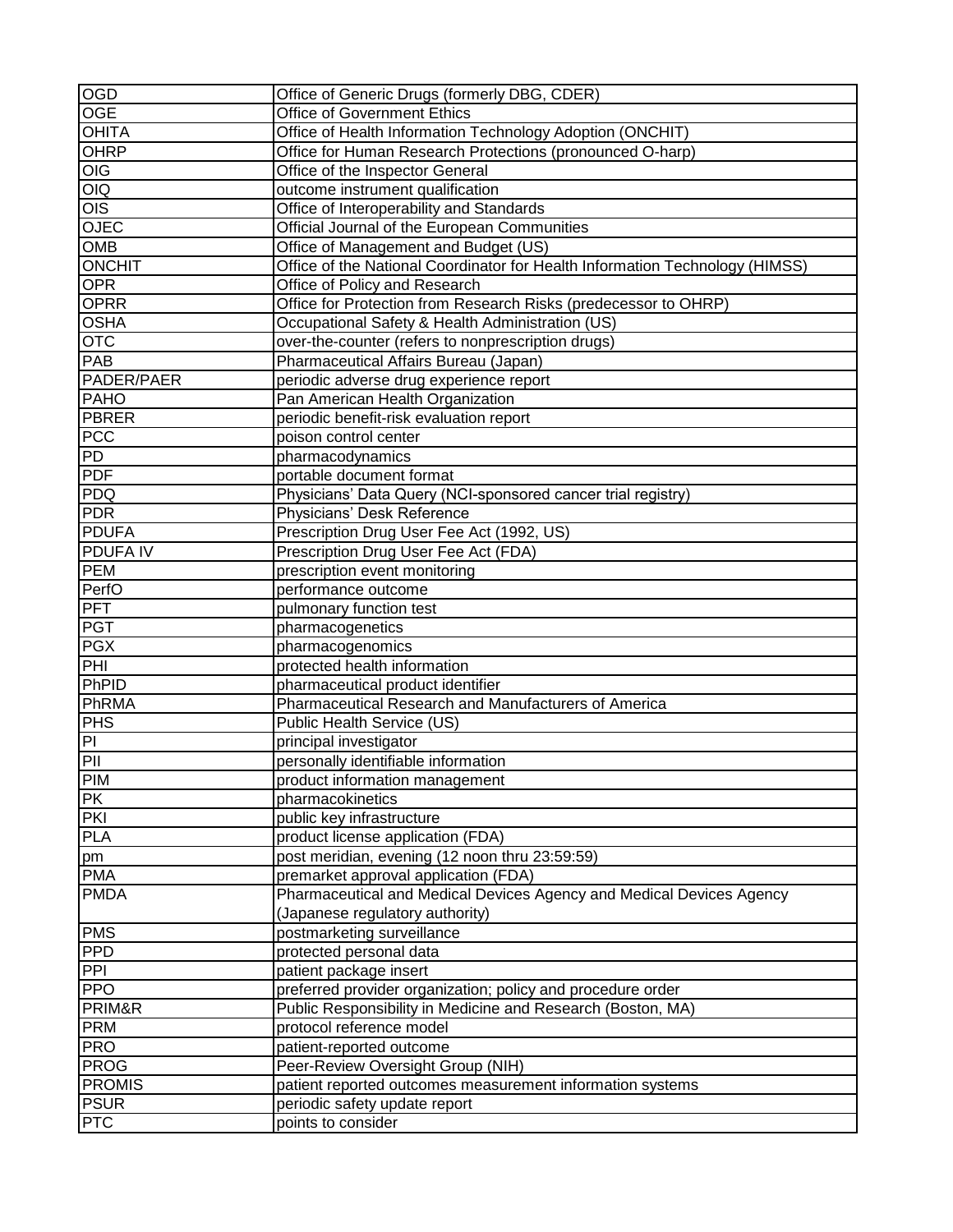| PV              | pharmacovigilance                                                                   |
|-----------------|-------------------------------------------------------------------------------------|
| QA              | quality assurance                                                                   |
| QAU             | quality assurance unit                                                              |
| QC              | quality control                                                                     |
| QL              | quality of life                                                                     |
| QOL             | quality of life (also QoL)                                                          |
| QRS             | questionnaires, ratings and scales                                                  |
| R&D             | research and development                                                            |
| <b>RADAR</b>    | risk assessment of drugs-analysis and response                                      |
| <b>RAPS</b>     | <b>Regulatory Affairs Professionals Society</b>                                     |
| <b>RBM</b>      | risk based monitoring                                                               |
| <b>RCRIM</b>    | Regulated Clinical Research Information Management                                  |
| <b>RCT</b>      | randomized clinical trial                                                           |
| <b>RDE</b>      | remote data entry                                                                   |
| <b>RDF</b>      | resource description framework                                                      |
| <b>RDRC</b>     | Radioactive Drug Research Committee (FDA)                                           |
| <b>REB</b>      | research ethics board (Canada)                                                      |
| <b>REMS</b>     | risk evaluation and mitigation strategy                                             |
| <b>RFD</b>      | retrieve form for data capture                                                      |
| <b>RFP</b>      | request for proposal                                                                |
| <b>RHIO</b>     | Regional Health Information Organization                                            |
| <b>RIM</b>      | reference information model (HL7)                                                   |
| <b>RKI</b>      | Robert-Koch-Institut, Bundesinstitut für Infektionskrankheiten und nichübertragbare |
|                 | Krankheiten (Federal Institute for Infectious and Noncommunicable Diseases,         |
|                 |                                                                                     |
|                 | Germany)                                                                            |
| <b>RL</b>       | Regulatory Letter (FDA-postaudit letter)                                            |
| <b>RMAT</b>     | Regenerative Medicine Advanced Therapy                                              |
| <b>RMP</b>      | risk management plan                                                                |
| <b>RMS</b>      | reference member state                                                              |
| <b>RMT</b>      | Regenerative Medicine Therapy                                                       |
| <b>ROA</b>      | route of administration                                                             |
| <b>RPS</b>      | Regulated Product Submission (HL7 RCRIM)                                            |
| <b>RSI</b>      | reference safety information                                                        |
| <b>RWD</b>      | Real-World Data                                                                     |
| <b>RWE</b>      | Real-World Evidence                                                                 |
| <b>SACHRP</b>   | Secretary's Advisory Committee on Human Protection. See also OHRP.                  |
| <b>SADR</b>     | suspected adverse drug reaction (FDA)                                               |
| <b>SAE</b>      | serious adverse event                                                               |
| <b>SAFE</b>     | secure access for everyone                                                          |
| SaMD            | software as a medical device                                                        |
| <b>SAS</b>      | statistical analysis system                                                         |
| <b>SATCM</b>    | State Administration of Traditional Chinese Medicine (China)                        |
| <b>SBA</b>      | summary basis of approval                                                           |
| $S\overline{C}$ | study coordinator                                                                   |
| <b>SCDM</b>     | Society for Clinical Data Management                                                |
| <b>SCT</b>      | <b>Society for Clinical Trials</b>                                                  |
| SD              | standard deviation (statistics)                                                     |
| <b>SDA</b>      | State Drug Administration (China)                                                   |
| <b>SDM</b>      | submission data model (CDISC)                                                       |
| <b>SDO</b>      | Standards Development Organization                                                  |
| <b>SDS</b>      | submission data standards (CDISC)                                                   |
| <b>SDSP</b>     | Study Data Standardization Plan                                                     |
| <b>SDTM</b>     | study data tabulation model (CDISC)                                                 |
| <b>SDTMIG</b>   | study data tabulation model implementation guide                                    |
| <b>SDV</b>      | source document verification; source data verification                              |
|                 |                                                                                     |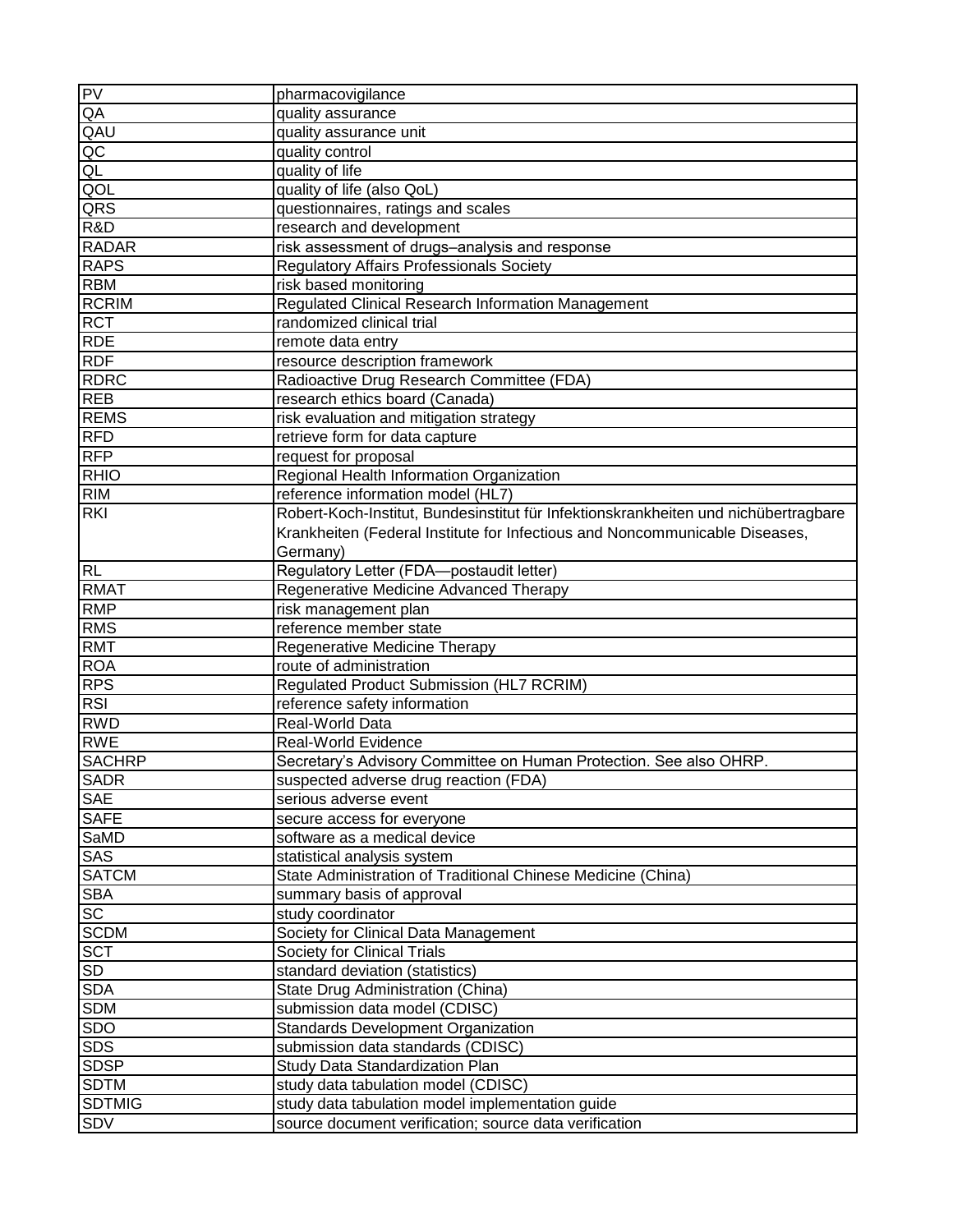| <b>SE</b>     | standard error (statistics)                                                  |
|---------------|------------------------------------------------------------------------------|
| <b>SEA</b>    | Single European Act of 1987                                                  |
| <b>SEER</b>   | Surveillance, Epidemiology, and End Results program (NCI)                    |
| <b>SEND</b>   | standard for the exchange of nonclinical data                                |
| <b>SFDA</b>   | State Food and Drug Administration (Chinese regulatory authority)            |
| <b>SGML</b>   | standard generalized markup language                                         |
| <b>SHARE</b>  | shared health and research electronic library (CDISC)                        |
| <b>SIG</b>    | Special Interest Group (HL7)                                                 |
| <b>SLA</b>    | service level agreement                                                      |
| <b>SMART</b>  | submission management and review tracking (FDA)                              |
| <b>SME</b>    | significant medical event                                                    |
| <b>SMO</b>    | site management organization                                                 |
| <b>SmPC</b>   | summary of product characteristics. See also SPC.                            |
| <b>SNDA</b>   | supplemental new drug application                                            |
| <b>SNIP</b>   | Syndicat National de l'Industrie Pharmaceutique (France)                     |
| <b>SNOMED</b> | Systematized Nomenclature of Medicine                                        |
| <b>SOAP</b>   | simple object access protocol (a W3C XML initiative)                         |
| <b>SOC</b>    | system organ class (MedDRA)                                                  |
| <b>SoCRA</b>  | Society of Clinical Research Associates                                      |
| <b>SOP</b>    |                                                                              |
|               | standard operating procedure<br>State Pharmaceutical Administration of China |
| <b>SPAC</b>   |                                                                              |
| <b>SPC</b>    | summary of product characteristics. See also SmPC.                           |
| <b>SPIRIT</b> | Standard Protocol Items for Randomized Trials (CONSORT for protocols)        |
| <b>SPL</b>    | Structured Product Labeling (HL7, FDA)                                       |
| <b>SPM</b>    | Society of Pharmaceutical Medicine (UK)                                      |
| <b>SQA</b>    | Society of Quality Assurance                                                 |
| <b>SQAP</b>   | systems quality assurance plan                                               |
| <b>SSC</b>    | study site coordinator                                                       |
| <b>SSCT</b>   | <b>Swedish Society for Clinical Trials</b>                                   |
| <b>SSFA</b>   | Società di Scienze Farmacologiche Applicate (Italy)                          |
| <b>STF</b>    | study tagging file                                                           |
| <b>STT</b>    | short term test                                                              |
| <b>SUAE</b>   | serious unexpected adverse event                                             |
| <b>SUD</b>    | sudden unexpected death                                                      |
| <b>SUSAR</b>  | suspected unexpected serious adverse reaction                                |
| <b>SWOG</b>   | Southwest Oncology Group (US)                                                |
| <b>TAC</b>    | technical advisory committee (CDISC)                                         |
| <b>TC</b>     | technical committee (HL7)                                                    |
|               |                                                                              |
| <b>TCC</b>    | technical coordinating committee (CDISC)                                     |
| TCP/IP        | transmission control protocol/internet protocol                              |
| TermID        | controlled vocabulary term identifier                                        |
| <b>TESS</b>   | treatment-emergent signs and symptoms                                        |
| <b>TGA</b>    | Therapeutic Goods Administration (Australian regulatory authority)           |
| <b>TIND</b>   | treatment IND. See also IND.                                                 |
| TK            | toxicokinetics                                                               |
| Tmax          | time to maximum plasma concentration; time to maximum effect (drugs)         |
| <b>TMO</b>    | trial management organization                                                |
| <b>UAT</b>    | <b>User Acceptance Testing</b>                                               |
| <b>UCUM</b>   | Unified Code for Units of Measure                                            |
| <b>UMT</b>    | universal mean time (also known as Greenwich Mean Time and Universal Time).  |
|               | Compare to UTC.                                                              |
| <b>URL</b>    | uniform resource locator                                                     |
| <b>USAN</b>   | United States adopted name                                                   |
| <b>USC</b>    | United States Code (book of laws)                                            |
|               |                                                                              |